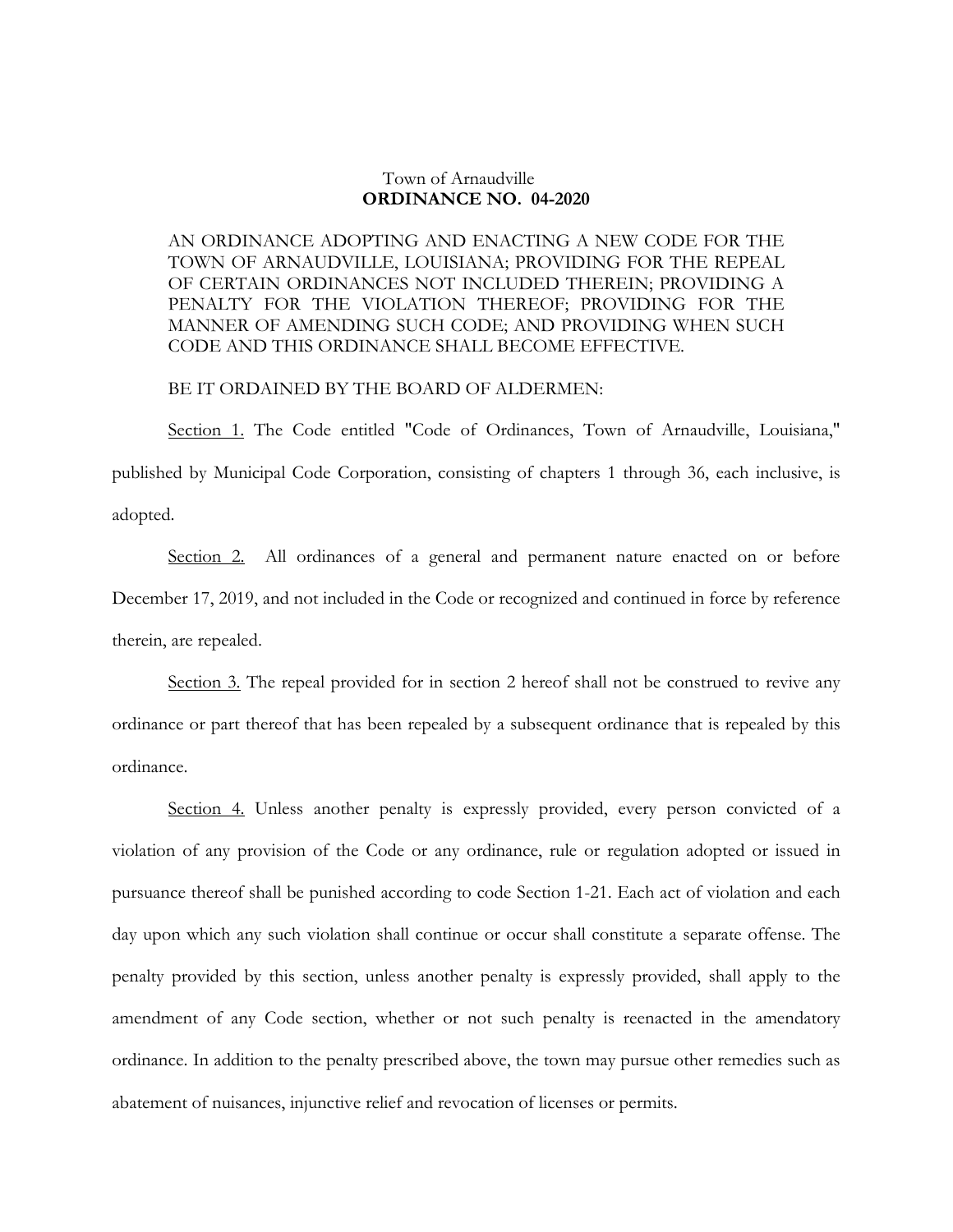Section 5. Additions or amendments to the Code when passed in such form as to indicate the intention of the town to make the same a part of the Code shall be deemed to be incorporated in the Code, so that reference to the Code includes the additions and amendments.

Section 6. Ordinances adopted after December 17, 2019, that amend or refer to ordinances that have been codified in the Code, shall be construed as if they amend or refer to like provisions of the Code.

Section 7. This ordinance shall become effective October 21, 2020.

Passed and adopted on the 20 day of October, 2020.

 Todd Meche Mayor

ATTEST:

Dolores R. Quebedeaux Town Clerk

A Public Hearing having been held on October 20, 2020 at 5:45 P.M. at the Arnaudville Meeting Room, 107 Rue De Jausiers, Arnaudville, La 70512.

Motion was made by Jamie Huval seconded by Debbie Kidder, to adopt Ordinance 04-2020 unanimously carried.

Roll Call: Jamie Huval, Yea, Debbie Kidder, Yea, Kevin Robin, Yea, Cynthia Stelly, Yea, Suzanne Stelly, Yea.